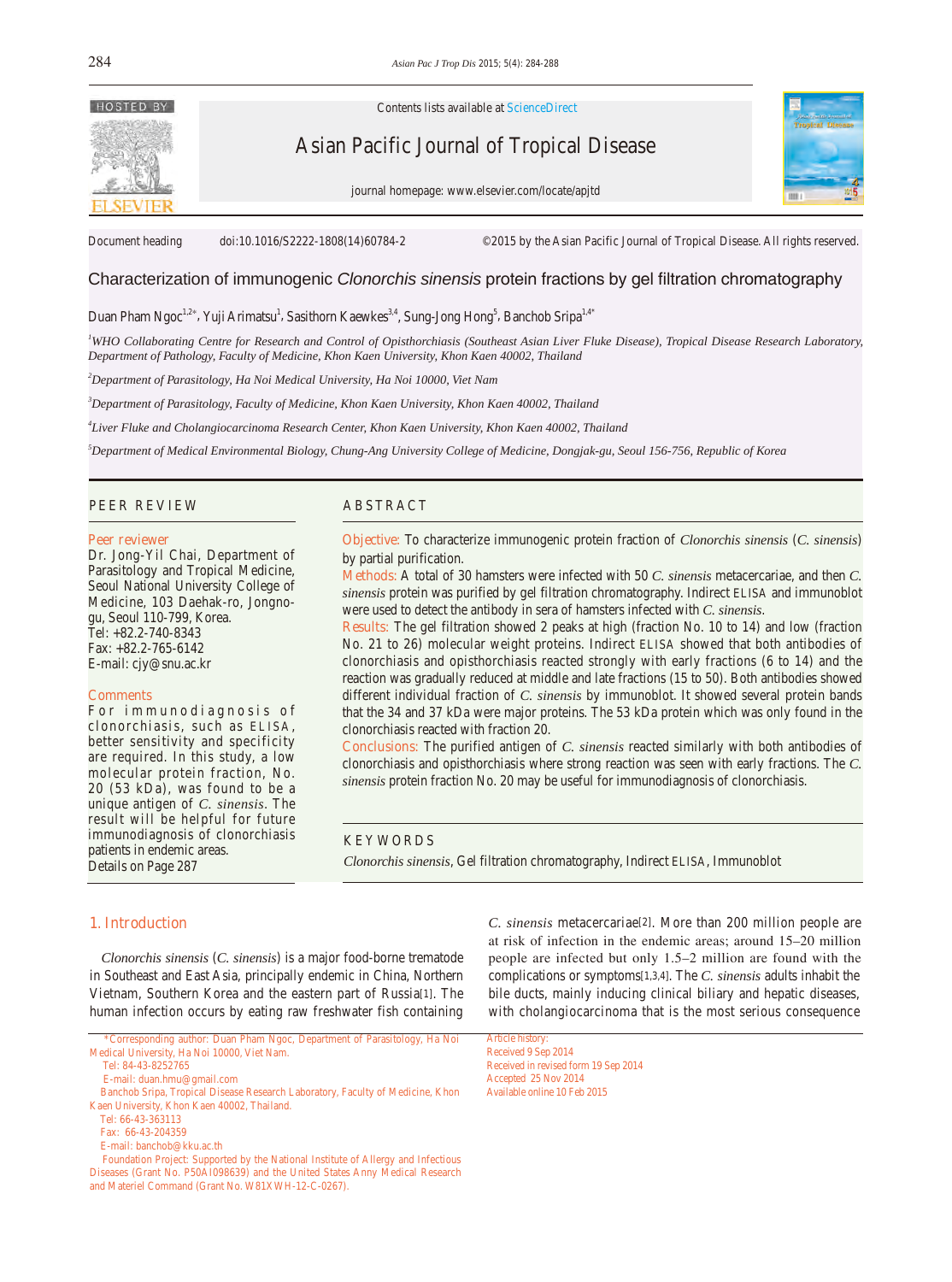of *C. sinensis* infection[5]. For control and elimination in endemic areas, clonorchiasis is mainly diagnosed by conventional egg examinations in feces. A diagnostic method is able to cover a large area, easy, rapid, cheap, and can be applied to estimate the intensiveness of infection[6]. However, the sensitivity and specificity of the conventional egg examination is low, especially in low levels of infection intensity[7]. Molecular techniques can be applied for diagnosis of clonorchiasis with high sensitivity and specificity. However, these methods are expensive and require high technical skill levels and are not feasible on a large-scale[8-12]. Several other methods have been developed including immunodiagnosis. Crude worm extract and recombinant proteins have been used as an antigen for indirect ELISA of *C. sinensis* infection. However, the disadvantage is cross-reaction with other helminths infection[13-17]. Better sensitivity and specificity of these immunodiagnostic tests are still required for development of the diagnostic test. A previous study used purified protein and detected immunoglobulin E in the serum of clonorchiasis patients[18]. However, the study only focused on immunoglobulin E and the character of the protein fraction was poorly understood. In another study on liver fluke, the purified protein also detected antibody of opisthorchiasis[19].

 In this study, we therefore aimed to characterize the immunogenic protein fractions of *C. sinensis* using partially purified antigens fractionated by gel filtration.

## **2. Materials and methods**

#### *2.1. Parasites and experimental infections*

 The *C. sinensis* metacercariae was recovered from naturally infected freshwater fish (*Pungtungia herzi*) collected from Jinju, Gyeongsangnam-do, Republic of Korea. The collected metacercariae was kept in 0.1 mol/L phosphate-buffered saline (pH 7.4) with antibiotics at 4 °C until used[20]. According to the study design, 30 adult Syrian golden hamsters, obtained from the Animal Unit, Faculty of Medicine, Khon Kaen University, were used in the experiments. The experimental animals were housed under controlled temperature  $(24\pm2)$  °C and they were fed with commercial feed pellets and water *ad libitum*. Animals were orally infected with 50 metacercariae of *C. sinensis* using gastric intubation.

#### *2.2. Sephacryl S-200 gel filtration column chromatography*

 Adult *C. sinensis* worms were homogenized using extraction buffer and the supernatants were collected after centrifugation (13000 r/ min, 10 min at 4 °C). Somatic protein extracted from one hundred adult worms was subjected to sephacryl S-200 gel filtration column  $(1.0 \text{ cm} \times 16.3 \text{ cm}, \text{i.d.})$  equilibrated with phosphate-buffered saline buffer (pH 7.2) using an AKTAprime machine (GE HealthCare, USA). Fifty fractions were collected (1 mL each) at a flow rate of 1 mL/min. Each fraction was measured for protein concentration at optical density (OD) 280 and analyzed by indirect ELISA, sodium dodecyl sulfate polyacrylamide gel electrophoresis (SDS-PAGE) and Western blot.

## *2.3. Indirect ELISA of fractions*

 Fractions from gel filtration column were diluted 1:10 using carbonate buffer (pH 9.6) and coated to Nunc MaxiSorp plate overnight at 4 °C. The plates were washed three times with washing buffer (0.15 mol/L NaCl, 0.05% Tween 20). Each well was blocked with 200 µL of 5% skim milk in coating buffer for 2 h at 37 °C.

After washing, the wells were incubated with 100 µL of diluted *C. sinensis* infected hamster serum (1:500) and *Opisthorchis viverrini* (*O. viverrini*) infected hamster serum in incubation buffer containing 2% skim milk for 1 h at 37 °C. After washing, 100 µL of goat polyclonal secondary antibody to anti-hamster immunoglobulin G conjugated horseradish peroxidase (Invitrogen, USA) in incubation buffer (1:2 000) was applied to each well and incubated for 1 h at 37 °C. After extensive washing, 50 µL of 3,3',5,5'-Tetramethylbenzidine substrate solution (Thermo Fisher Scientific Inc., USA) was added and the reaction was stopped with 50 µL of stop solution (0.5 mol/L  $H_2SO_4$ ). OD were read at 450 nm (VasaMax, USA).

#### *2.4. SDS-PAGE and immunoblot of fractions assay*

 *C. sinensis* antigen in each fraction was treated with 30% trichloroacetic acid to desalt the fractions. About 15 µL of each fraction was applied to 12.5% SDS-PAGE. Prestained protein ladder of 5 µL (Fermentas, USA) was used for markers. The gels were stained with Coomassie brilliant blue. The resolution proteins by SDS-PAGE were transferred onto nitrocellulose membrane (GE Healthcare, UK), reacted with sera of clonorchiasis, opisthorchiasis in 1:200 dilution and then incubated with horseradish peroxidase conjugated anti-hamster immunoglobulin G (dilution 1:2 000). Then finally, the colors of membrane were developed with the diaminobenzidine solution (Boster). The strip images were scanned by Amersham Image Scanner (GE HealthCare, USA).

## *2.5. Data analysis*

 Statistical analysis was performed as follows: a Student's *t*-test was used to compare between antibodies in *C. sinensis* and *O. viverrini* infection (using *P* value less than 0.05 for statistical significance). The protein weight was determined by Image J software and the equation of *y*=aln*x*+b.

#### **3. Results**

## *3.1. Purification of C. sinensis crude antigen by gel filtration chromatography*

 A total of 50 protein fractions were collected from sephacryl S-200 gel filtration column chromatography of *C. sinensis* crude antigen. The result showed 2 peaks at high molecular weight protein (fraction 10 to 14) and low molecular weight protein (fraction 21 to 26) in Figure 1.



**Figure 1.** Purification of *C. sinensis* crude antigen by gel filtration chromatography.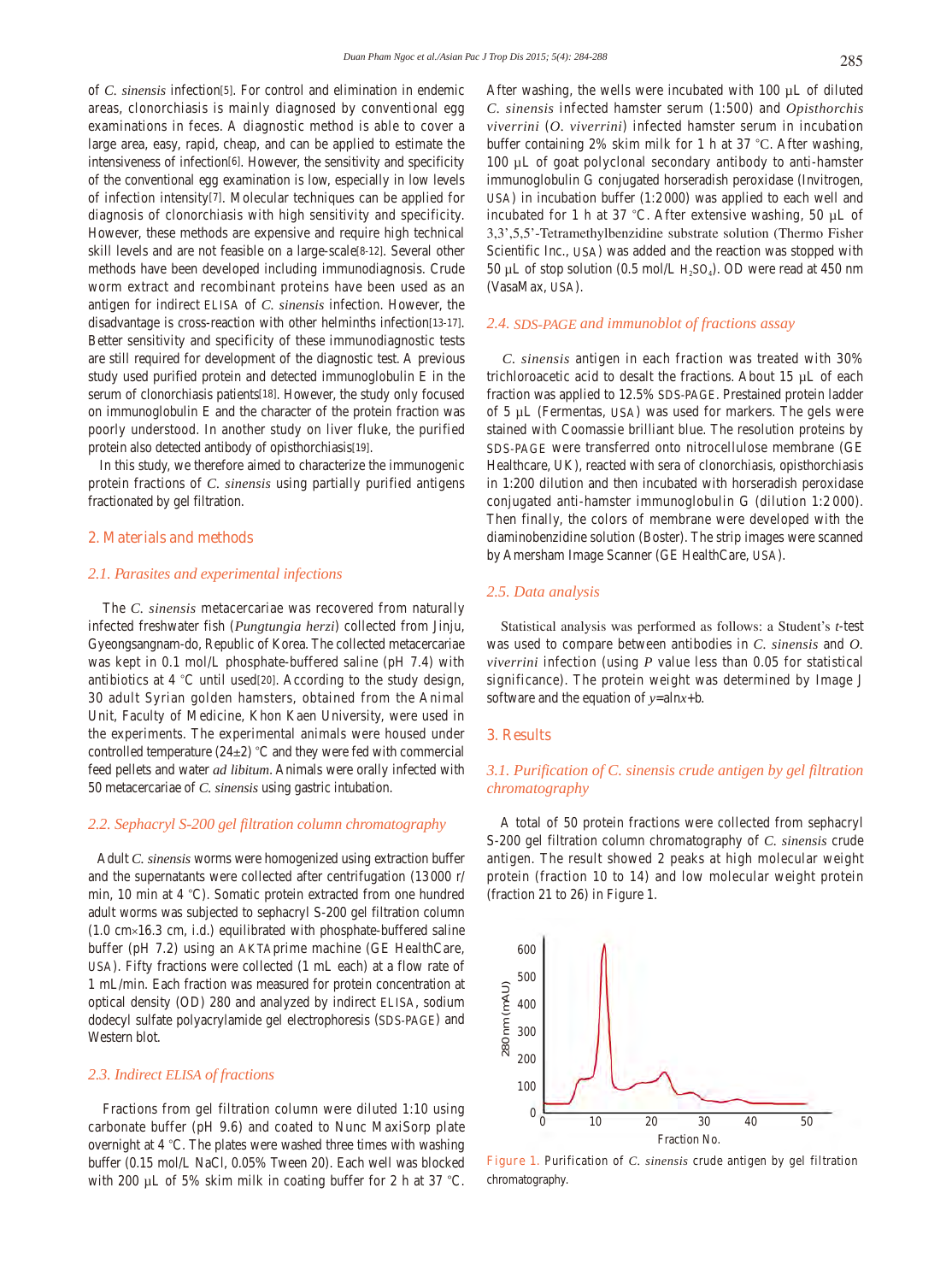# *3.2. Indirect ELISA of C. sinensis protein fractions reacted with both antibodies against C. sinensis and O. viverrini*

 The serum antibody of *C. sinensis* infected hamster responded to *C. sinensis* protein fractions as shown in Figure 2. The antibody reacted strongly with early protein fraction (fraction 6 to 14), with reduced reaction at middle and late protein fractions. The antibody from serum of *O. viverrini* infected hamster also reacted similarly with *C. sinensis* protein fractions. However, the *C. sinensis* protein fractions reacted with *C. sinensis* antibody more strongly than it reacted with *O. viverrini* antibody at early fraction (6 to 14) though the difference was not statistically significant. The reaction of *C. sinensis* protein fractions (No. 50) with *C. sinensis* antibody was statistically significantly stronger than that with *O. viverrini* antibody  $(P<0.05)$ . However, the absorbance values are too low. This result is also similar with the first peak of gel filtration chromatography.



**Figure 2.** Indirect ELISA of *C. sinensis* fractions reacted with *O. viverrini* antibody (green line) and *C. sinensis* antibody (black line) from sera of infected hamsters.

OV: *O. viverrini*; CS: *C. sinensis.*

## *3.3. The SDS-PAGE of C. sinensis protein fractions*

 About 12.5% gel of SDS-PAGE was run with individual fraction and stained with Coomassie brilliant blue. The result showed several protein bands at early and middle fraction (odd fractions from 9 to 25). The 11, 17, 26, 28, 49, 52, 62 and 89 kDa were major protein bands as showed in Figure 3A and 3B.

# *3.4. The characterization of C. sinensis protein fractions by immunoblotting*

 The individual fraction of *C. sinensis* antigen samples was loaded to 12.5% gel of SDS-PAGE and transferred to nitrocellulose membrane. Hamster antibodies infected with *C. sinensis* reacted with several protein fractions of *C. sinensis* (fraction No. 7 to 29), and identified over 20 protein bands. The antibody reacted very strongly with high molecular weight protein. The 34 and 37 kDa were detected as common protein bands of fraction 9 to 21. The 10, 50, 53, 59-68, and 123-177 kDa protein bands were detected in the serum of *C. sinensis* infected hamster. The fraction number 11-13 gave the strongest reaction with antibody. The *O. viverrini* antibody also reacted similar as *C. sinensis* antibody did. However, the *C. sinensis* antibody only reacted with the fraction 25 to 29 (Figure 4).









A and B: *C. sinensis* antibody reacted with 5 to 31 of *C. sinensis* protein fractions; C and D: *O. viverrini* antibody reacted with 5 to 31 of *C. sinensis* protein fractions; M: Protein marker.

# *3.5. The characterization of C. sinensis protein fraction No. 20*

 The *C. sinensis* fraction No. 20 was detected in sera of *C. sinensis* and *O. viverrini* infected hamsters. The 10, 34, and 37 kDa were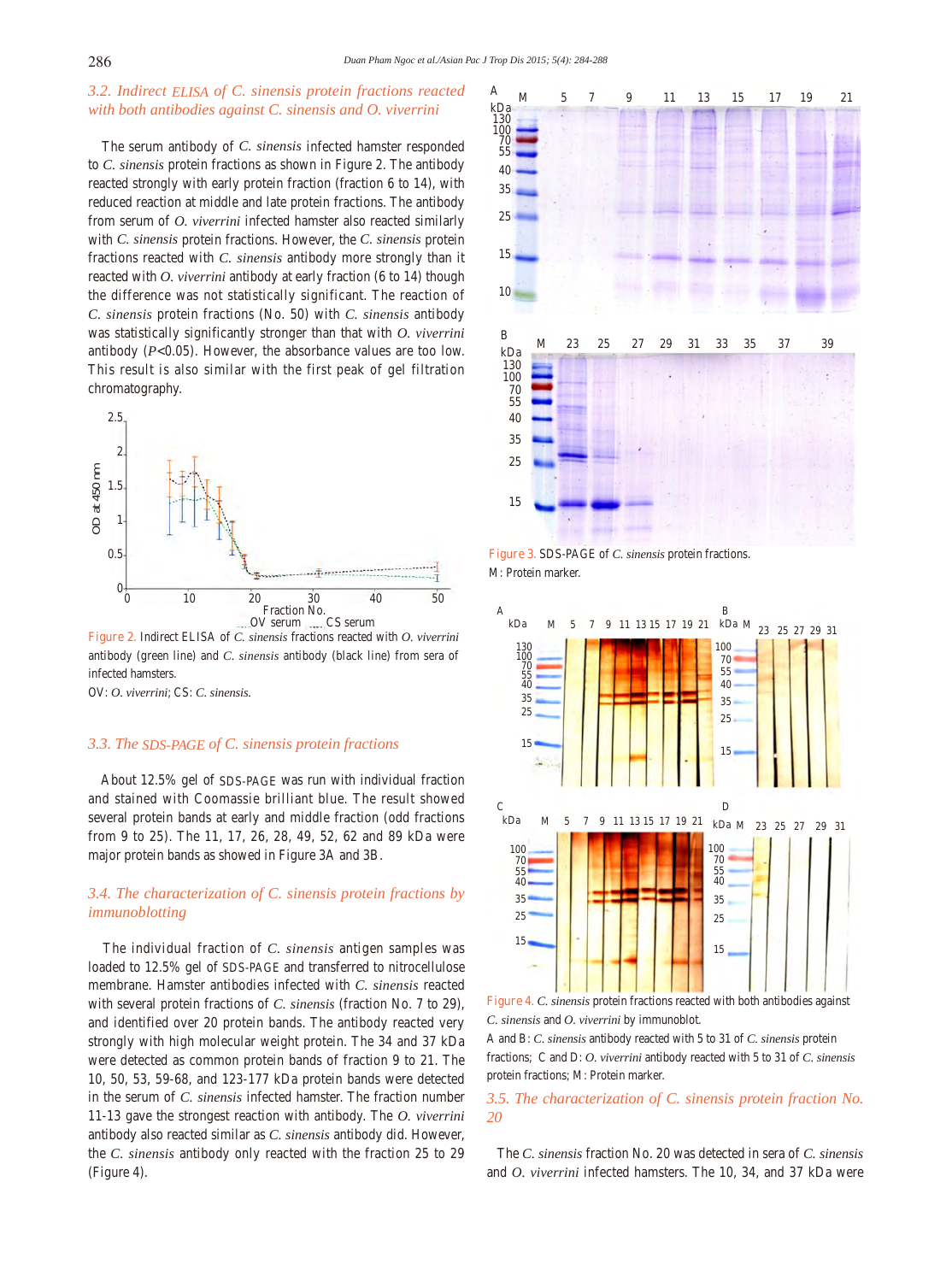common protein bands of serum of *C. sinensis* and *O. viverrini* infected hamster. However, the 53 kDa protein band was only found in the serum of *C. sinensis*-infected hamster. Moreover, the 10 kDa protein band reacted with *C. sinensis* antibody more strongly than that with *O. viverrini* antibody (Figure 5).



A: Protein fraction No. 20 reacted with sera of *C. sinensis* infected hamster; B: Protein fraction No. 20 reacted with sera of *O. viverrini* infected hamster.

## **4. Discussion**

 Different fractions of *C. sinensis* worm extract possess different immunogenicity. The present study focused on the characterization of immunogenic fractions of *C. sinensis* crude extraction using partially purified antigen fraction by automatic gel filtration chromatography system. The result showed 2 peaks of protein fraction at high molecular weight (fraction 10 to 14) and low molecular weight (fraction 21 to 26). The antibodies reacted differently with individual protein fractions. Immunoblotting was observed over 20 protein bands while the 34 and 37 kDa were major protein bands of fractions 9 to 21 which reacted with antibodies of *C. sinensis* and *O. viverrini* infected hamsters. Moreover, the *C. sinensis* fraction 25-29 only reacted with *C. sinensis* antibody. The 53 kDa was only found in serum of *C. sinensis* infected hamster reacted with *C. sinensis* fraction 20. In comparison with previous studies, the *C. sinensis* antibody reacted differently with individual fraction. The 15.5, 23.5, 28.5, 37, 45, 61.5 and 66 kDa proteins showed reaction of immunoglobulin E with protein fraction[18]. The different molecular sizes may be due to difference in the type of antibody and in the preparation of fractions. The study was compared to previous studies that the 34, 37, 43 and 50 kDa were major proteins[21,22]. However, in the present study, we did not observe the 17, 26-28, 43, 70 and 100 kDa protein bands[21-23]. The different molecular sizes may be due to the difference in the preparation of protein antigen and the running condition of SDS-PAGE and protein marker. On the other hand, it is impossible to verify possible factors of size discrepancy because there was little information to compare with each other. Especially in fraction No. 20, only the 53 kDa protein reacted with *C. sinensis* antibody. It was also found that the 10 kDa protein bands reacted with both *C. sinensis* and *O. viverrini* antibodies. However, the circulating antibody of *C. sinensis* reacted with *C. sinensis* protein fraction with more reactive bands than *O. viverrini* antibody reacted with protein antigen. The character of 53 kDa protein is still poorly understood. The result also suggested that the fraction No. 20 may be the antigenic protein fraction for clonorchiasis immunodiagnosis. A limitation of this method is that it uses a lot of fraction volume when compared with ELISA technique.

 The ELISA using various different *C. sinensis* protein fraction showed that *C. sinensis* antibody reacted differently with individual fraction. The high molecular weight protein reacted strongly with antibody and with descending antigenicity. The present study demonstrated that the high molecular weight contained more antigenic protein. The *O. viverrini* antibody cross-reacted with the *C. sinensis* protein fractions as *C. sinensis* antibody did. The taxonomy of both trematodes may be very similar. Our method did not find different reactions between the two liver flukes. The sharing antigenic proteins of both liver flukes were demonstrated in previous studies[22,24].

 In conclusion, the partial purified crude protein of *C. sinensis* showed 2 peaks at high and low molecular weight protein. The fractionated *C. sinensis* proteins reacted similarly with both clonorchiasis and opisthorchiasis antibodies. The *C. sinensis* protein fraction No. 20 could be useful for immunodiagnosis of clonorchiasis but the character of 53 kDa requires further study.

## **Conflict of interest statement**

We declare that we have no conflict of interest.

#### **Acknowledgements**

 This work was partially supported by the Thailand Research Fund under the Thailand Research Fund Senior Scholar (BS); the Higher Education Research Promotion and National Research University Project of Thailand, Office of the Higher Education Commission, through the Health Cluster (SHeP-GMS), Khon Kaen University; the National Institute of Allergy and Infectious Diseases with award number P50AI098639; and the United States Anny Medical Research and Materiel Command with contract number W81XWH-12-C-0267. DPN is a postgraduate scholar supported by Khon Kaen University. The content is solely the responsibility of the authors and does not necessarily represent the official views of the United States Anny Medical Research and Materiel Command, National Institute of Allergy and Infectious Diseases or the NIH or the funders.

# **Comments**

#### *Background*

 *C. sinensis* is a major food-borne trematode in Southeast and East Asia. More than 200 million people are at risk of infection in the endemic areas, around 15–20 million people are infected. For control and elimination in endemic areas, clonorchiasis is mainly diagnosed by immunodiagnosis. However, the disadvantage is cross-reaction with other helminth infection. Better sensitivity and specificity of these immunodiagnostic tests are still required for development of the diagnostic test.

#### *Research frontiers*

The gel filtration showed 2 peaks at high (fraction No. 10 to